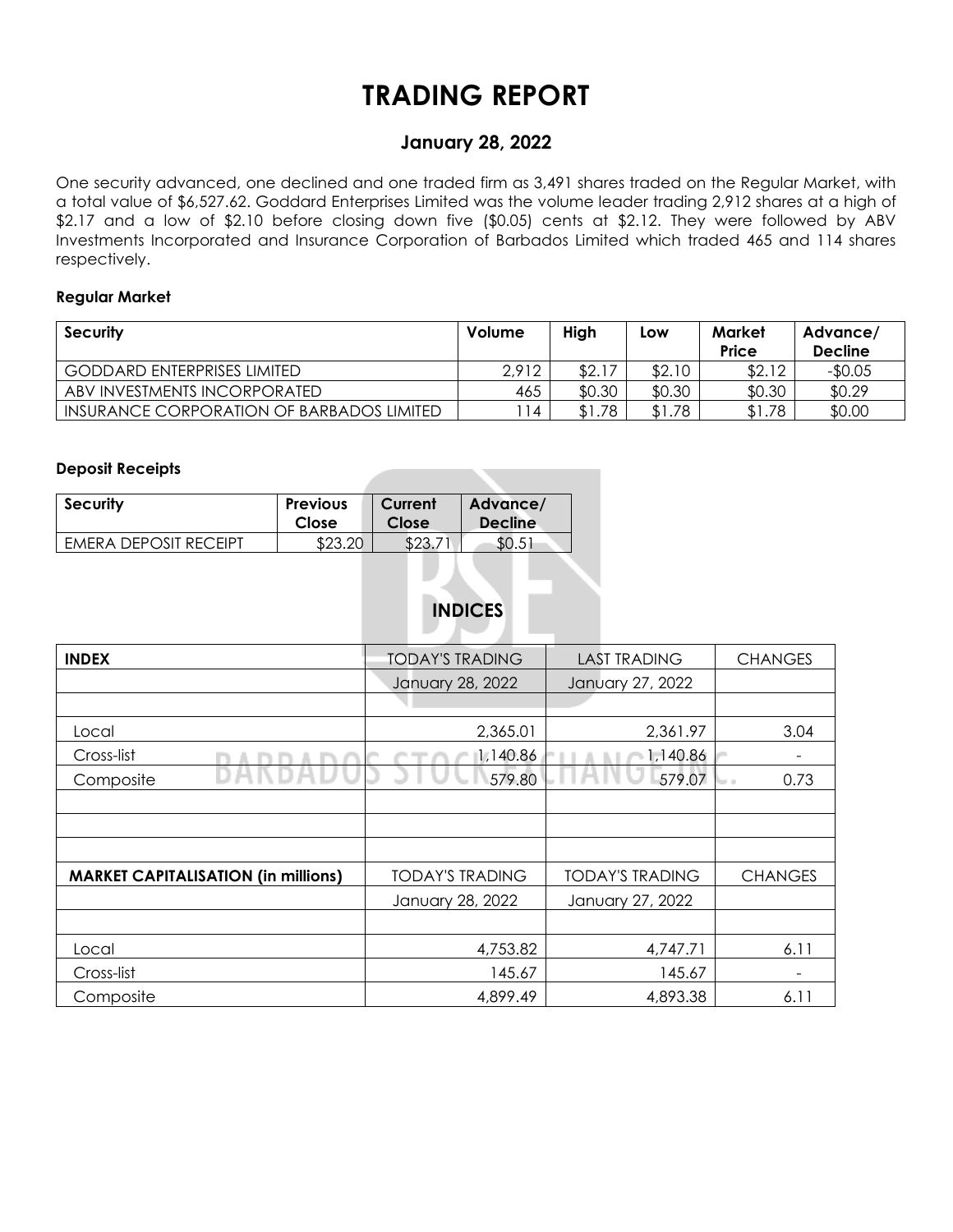#### **MUTUAL FUNDS**

| <b>January 28, 2022</b> |                                                                                          |   |            |              |        |                             |
|-------------------------|------------------------------------------------------------------------------------------|---|------------|--------------|--------|-----------------------------|
| <b>ENDED</b>            | <b>NAME OF FUND</b>                                                                      |   | <b>NAV</b> | <b>OFFER</b> | BID    | <b>NAV</b><br><b>CHANGE</b> |
| 20-Jan-22               | REPUBLIC CAPITAL GROWTH FUND                                                             | W | 1.4010     |              |        | $-0.0068$                   |
| 20-Jan-22               | REPUBLIC INCOME FUND                                                                     | W | 1.2398     |              |        | 0.0004                      |
| 20-Jan-22               | REPUBLIC PROPERTY FUND                                                                   | W | 0.6615     |              |        | $-0.0004$                   |
| 20-Jan-22               | FORTRESS CARIBBEAN GROWTH FUND                                                           | W | 7.5004     | 7.5004       | 7.5004 | -0.0986                     |
| 20-Jan-22               | FORTRESS HIGH INTEREST FUND - ACC.                                                       | W | 2.1188     |              |        | $-0.0061$                   |
| 20-Jan-22               | FORTRESS HIGH INTEREST FUND - DIST.                                                      | W | 1.0116     |              |        | $-0.0030$                   |
| $31-Dec-21$             | ROYAL FIDELITY SELECT BALANCED FUND                                                      | m | 6.0423     | 6.0423       | 5.9215 | 0.0665                      |
| $31-Dec-21$             | ROYAL FIDELITY STRATEGIC GROWTH FUND                                                     | m | 1.1598     | 1.1598       | 1.1366 | 0.0208                      |
| $31-Dec-21$             | ROYAL FIDELITY PREMIUM INCOME FUND                                                       | m | 1.6994     | 1.6994       | 1.6654 | 0.0066                      |
| 28-Jan-22               | SAGICOR GLOBAL BALANCED FUND                                                             | W | 2.87       |              |        | $-0.06$                     |
| 28-Jan-22               | SAGICOR SELECT GROWTH FUND                                                               | W | 1.74       |              |        | $-0.05$                     |
| 28-Jan-22               | SAGICOR PREFERRED INCOME FUND*                                                           | W | 0.97       |              |        | 0.00                        |
|                         | * Indicates the Fund is currently ex-div   ^ Indicates the Fund values have been revised |   |            |              |        |                             |

NOTES: QUOTATIONS AND NET ASSET VALUE PER SHARE ARE SUPPLIED BY THE FUND MANAGEMENT. THE OFFERING PRICE INCLUDES NET ASSET VALUE PLUS ENTRY COSTS.

 $m =$  monthly valuation,  $q =$  q  $=$  quarterly valuation,  $q =$  w  $=$  weekly

# **BARBADOS STOCK EXCHANGE INC.**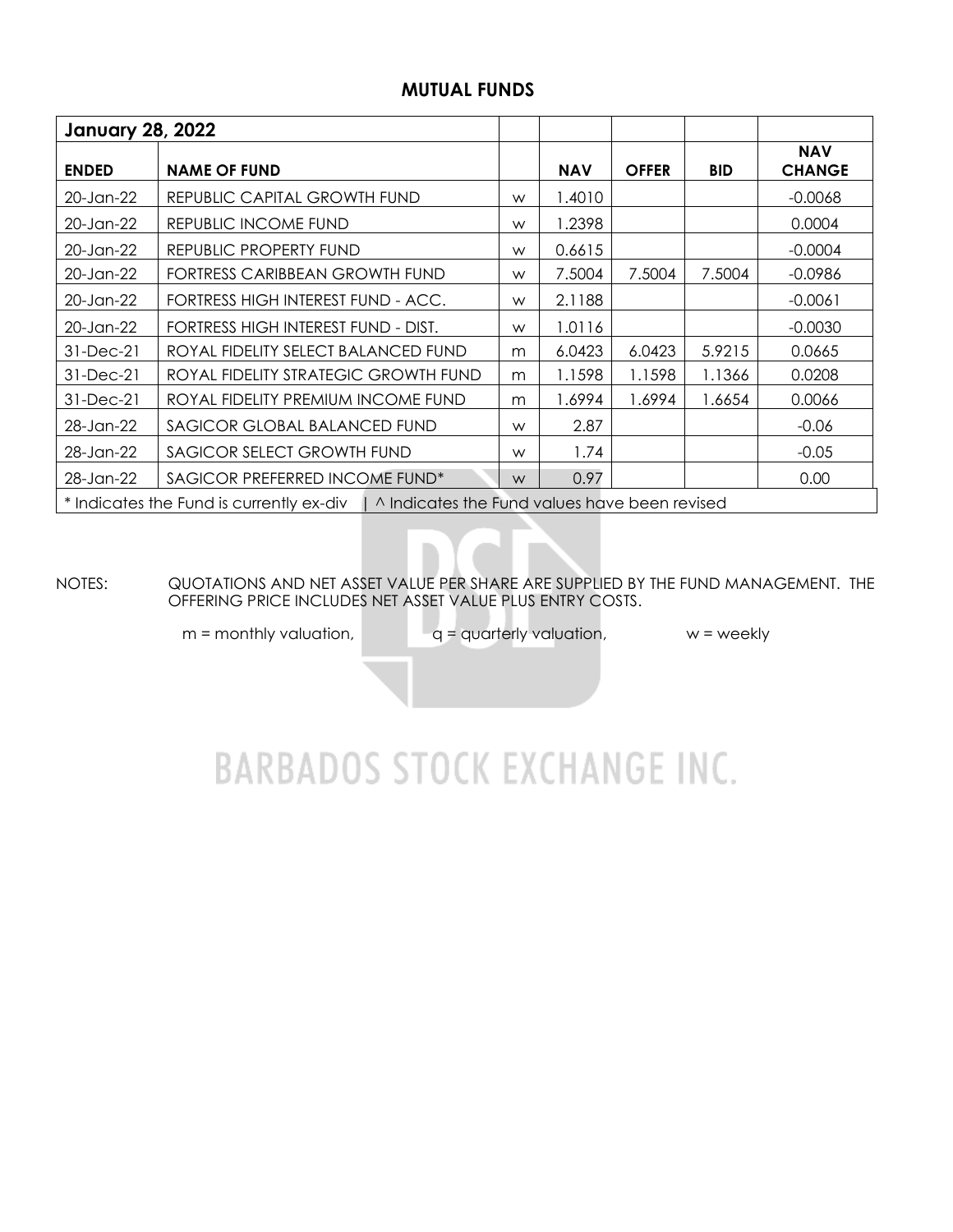#### **NEWS \*\*\*\*\*\*\*\*\*\*\*\*\*\*\*\*\*\*\*\*\*\*\*\*\*\*\*\*\*\*\*\*\* ANNUAL GENERAL MEETINGS**

**Goddard Enterprises Limited** – Notice is hereby given that the Annual General Meeting of the Company will be held virtually on January 28th, 2022, at 5:30 p.m. using LUMI's platform here: [https://web.lumiagm.com/423548271.](https://web.lumiagm.com/423548271) Shareholders who wish to attend the annual meeting must contact Goddard Enterprises Limited at [gelinfo@thegelgroup.com](mailto:gelinfo@thegelgroup.com) **by January 26th, 2022, 4:30 p.m. AST**, to obtain the Username and Password to join the meeting.

**West India Biscuit Company Limited** - Directors have fixed January 7<sup>th</sup>, 2022, as the record date for the determination of shareholders entitled to receive notice of the Annual General Meeting of the Company which will be held on February 18th, 2022.

**FirstCaribbean International Bank** – Directors have fixed January 24<sup>th</sup>, 2022, as the record date for the determination of shareholders entitled to receive notice of the Annual General Meeting of Shareholders which will be held on March 11th, 2022.

#### **NOTICE OF SPECIAL MEETING**

**Productive Business Solutions Limited** – Directors have fixed January 19th, 2022, as the record date for the determination of shareholders entitled to receive notice of the Annual General Meeting of Shareholders which will be held **virtually** on February 10<sup>th</sup>, 2022. For more details on this special meeting visit our website here <https://bse.com.bb/news/20625>

#### **DIVIDEND NOTICES**

**Eppley Caribbean Property Fund Limited SCC – Value Fund** – Directors have declared a dividend of one point six (\$0.016) cents per share to be paid on February 21st , 2022, to Shareholders on record at close of business on December 20<sup>th</sup>, 2021.

**Goddard Enterprises Limited** – Directors have declared a third interim dividend of one (\$0.01) cent per share to be paid on February 28<sup>th</sup>, 2022, to Shareholders on record at close of business on January 31st, 2022.

**Cave Shepherd and Company Limited** – Directors have declared a final dividend of eleven (\$0.11) cents per share to be paid on February 18th, 2022, to Shareholders on record at close of business on February 4th, 2022.

**Emera Deposit Receipt** - Directors have declared a cash dividend of sixty-six point two five (CDN \$0.6625) cents per common share to be paid on **February 15th, 2022**, to Shareholders on record at close of business on **February 1<sup>st</sup>, 2022**. Registered holders of depositary receipts ("Depositary Receipts") issued pursuant to Section 4.1 of the Amended and Restated Deposit Agreement dated February 2nd, 2016 among Emera, the Barbados Central Securities Depository Inc. and registered and beneficial holders of depositary receipts from time to time, are entitled to receive, in proportion to the number of Depositary Receipts held by them, respectively, a distribution in the amount of any cash received by the Barbados Central Securities Depository Inc. (net of any applicable withholding taxes) in connection with the Dividend (the "Distribution").

#### **BSE NOTICES**

#### **COVID-19 PROCEDURAL UPDATE**

Effective **April 19th, 2021**, the offices of the Barbados Stock Exchange Inc. (BSE) and the Barbados Central Securities Depository Inc. (BCSDI) have reopened. Our office hours are **Monday** to **Friday** from **8:00 a.m.** to **4:00 p.m.**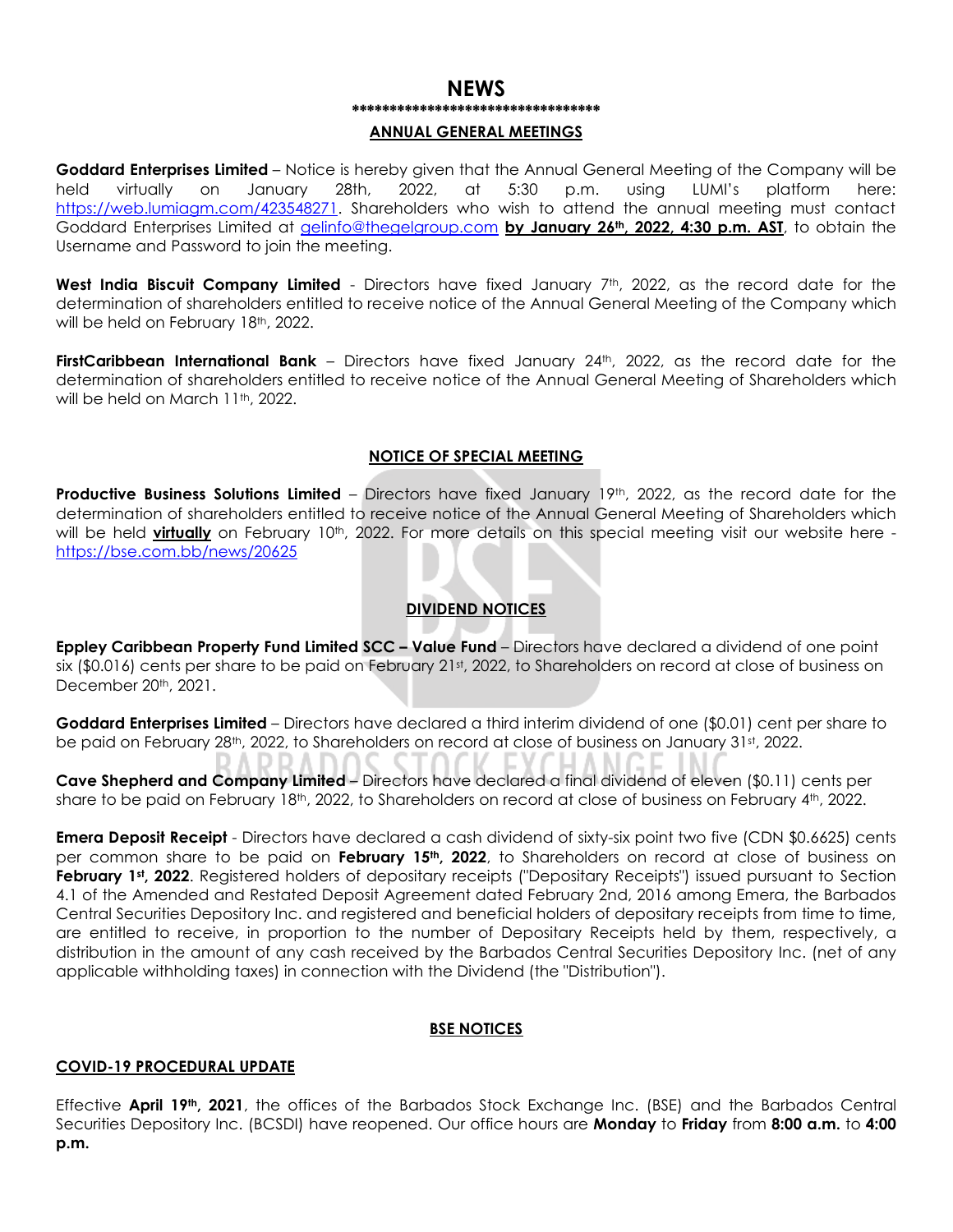Kindly note that mandatory digital temperature checks and hand sanitizing for all persons entering the building will be enforced. These checks will be conducted on both staff and clients alike by trained personnel. While we acknowledge that every person with fever may not be COVID-19 positive and that some individuals may present without symptoms, please note that any person with a temperature reading of 100˚ F (37.8˚ C) or over will be denied entry to conduct business within our offices.

We wish to thank you in advance for your understanding, however, we must emphasize that this is a necessary step for the protection of staff and clients alike.

#### **TRADING SUSPENSION**

The **Barbados Stock Exchange Inc. (BSE)** wishes to advise that due to non-compliance with **Section 4.01.3** and subject to **Section 3.01.5.(1)(b)** of the Rules of the Barbados Stock Exchange Inc. trading in the Common Shares of **Banks Holdings Limited** were suspended effective **December 10th, 2019**.

The **Barbados Stock Exchange Inc. (BSE)** wishes to advise that due to non-compliance with **Section 4.01.3** and subject to **Section 3.01.5.(1)(b)** of the Rules of the Barbados Stock Exchange Inc. trading in the Common Shares of **Barbados Dairy Industries Limited** were suspended effective **December 10th, 2019**.

The **Barbados Stock Exchange Inc. (BSE)** wishes to advise that to facilitate the closing of the Scheme of Arrangement effected by way of Section 99 of the Companies Act 1981 of Bermuda involving the transfer of all the issued and outstanding shares in **Sagicor Financial Corporation Limited** to **Alignvest Acquisition II**, it has suspended trading in the security **Sagicor Financial Corporation Limited**.



**BARBADOS STOCK EXCHANGE INC.**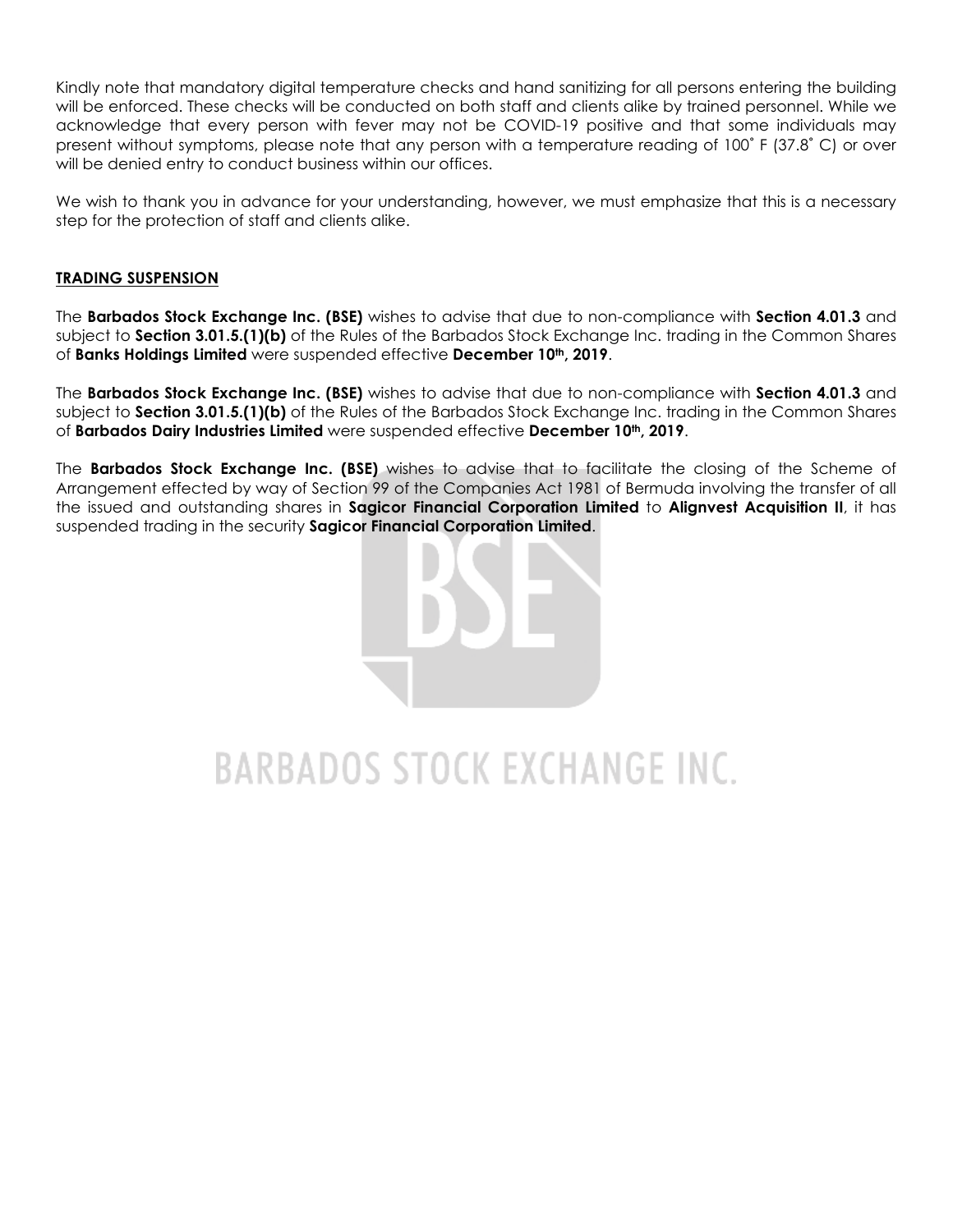| 8th Avenue Belleville, ST. MICHAEL. BARBADOS.      |                           |                                  |        |        |               | TEL:436-9871/72 FAX 429-8942 website: |                 |                            | www.bse.com.bb |                           |                    |
|----------------------------------------------------|---------------------------|----------------------------------|--------|--------|---------------|---------------------------------------|-----------------|----------------------------|----------------|---------------------------|--------------------|
|                                                    |                           | <b>SHARE SUMMARY INFORMATION</b> |        |        |               |                                       |                 |                            |                |                           |                    |
|                                                    |                           | Friday January 28, 2022          |        |        |               |                                       |                 |                            |                |                           |                    |
| Company                                            | <b>Last Trade</b><br>Date | Volume                           | High   | Low    | Last<br>Close | Current<br>Close                      | Price<br>Change | <b>Bid</b><br><b>Price</b> | Ask<br>Price   | <b>Bid</b><br><b>Size</b> | Ask<br><b>Size</b> |
| ABV Investments Incorporated                       | 28-Jan-22                 | 465                              | \$0.30 | \$0.30 | \$0.01        | \$0.30                                | \$0.29          | \$0.01                     | \$0.30         | 9,539                     | 9,149              |
| <b>BICO Limited</b>                                | 07-May-21                 |                                  |        |        | \$3.11        | \$3.11                                |                 | \$3.11                     |                | 142                       |                    |
| <b>Banks Holdings Limited -+</b>                   | 09-Dec-19                 |                                  |        |        | \$4.85        | \$4.85                                |                 | \$4.85                     |                | 14,477                    |                    |
| <b>Barbados Dairy Industries Limited -+</b>        | 04-Oct-19                 |                                  |        |        | \$3.00        | \$3.00                                |                 |                            |                |                           |                    |
| <b>Barbados Farms Limited</b>                      | 08-Oct-21                 |                                  |        |        | \$0.40        | \$0.40                                |                 | \$0.40                     | \$0.68         | 1,859                     | 1,600              |
| Cave Shepherd and Company Limited                  | 07-Jan-22                 |                                  |        |        | \$4.20        | \$4.20                                |                 | \$4.18                     | \$6.53         | 247                       | 1,000              |
| FirstCaribbean International Bank                  | 26-Jan-22                 |                                  |        |        | \$1.70        | \$1.70                                |                 |                            | \$1.70         |                           | 23,444             |
| Eppley Caribbean Property Fund SCC - Dev Fund      | 19-Jan-22                 |                                  |        |        | \$0.10        | \$0.10                                |                 | \$0.12                     | \$0.16         | 4,806                     | ,015,394           |
| Eppley Caribbean Property Fund SCC - Value Fund -* | 24-Jan-22                 |                                  |        |        | \$0.52        | \$0.52                                |                 |                            | \$0.56         |                           | 790,455            |
| <b>Goddard Enterprises Limited -*</b>              | 28-Jan-22                 | 2,912                            | \$2.17 | \$2.10 | \$2.17        | \$2.12                                | $-$0.05$        | \$2.10                     | \$2.20         | 47,099                    | 6,144              |
| Insurance Corporation of Barbados Limited          | 28-Jan-22                 | 114                              | \$1.78 | \$1.78 | \$1.78        | \$1.78                                | \$0.00          |                            | \$1.98         |                           | 3,000              |
| One Caribbean Media Limited                        | 30-Mar-21                 |                                  |        |        | \$2.20        | \$2.20                                |                 |                            | \$2.20         |                           | 2,501              |
| Sagicor Financial Corporation Pref 6.5%            | 23-Jun-16                 |                                  |        |        | \$2.26        | \$2.26                                |                 |                            |                |                           |                    |
| Sagicor Financial Corporation Limited -+           | 29-Nov-19                 |                                  |        |        | \$2.80        | \$2.80                                |                 |                            |                |                           |                    |
| West India Biscuit Company Limited                 | 24-Jan-22                 |                                  |        |        | \$31.25       | \$31.25                               |                 | \$31.25                    |                | 552                       |                    |
| Emera Deposit Receipt -*                           | 14-Aug-20                 |                                  |        |        | \$23.20       | \$23.71                               | \$0.51          | \$23.00                    |                | 30                        |                    |
| <b>TOTAL SHARES BOUGHT &amp; SOLD</b>              |                           | 3,491                            |        |        |               |                                       |                 |                            |                |                           |                    |
|                                                    |                           |                                  |        |        |               |                                       |                 |                            |                |                           |                    |
| <b>Junior Market</b>                               |                           |                                  |        |        |               |                                       |                 |                            |                |                           |                    |
| <b>TOTAL SHARES BOUGHT &amp; SOLD</b>              |                           |                                  |        |        |               |                                       |                 |                            |                |                           |                    |
|                                                    |                           |                                  |        |        |               |                                       |                 |                            |                |                           |                    |
| <b>Fixed Income</b>                                |                           |                                  |        |        |               |                                       |                 |                            |                |                           |                    |
| <b>GOB</b> Series B                                | 12-Jan-22                 |                                  |        |        | \$60.00       | \$60.00                               |                 |                            | \$60.00        |                           | 208,496.00         |
| <b>GOB Series C</b>                                |                           |                                  |        |        |               |                                       |                 |                            |                |                           |                    |
| <b>GOB Series D</b>                                | 12-Nov-19                 |                                  |        |        | \$50.00       | \$50.00                               |                 |                            | \$50.00        |                           | 65,000.26          |
| <b>GOB Series F</b>                                | 06-Jul-21                 |                                  |        |        | \$89.00       | \$89.00                               |                 |                            |                |                           |                    |
| <b>GOB</b> Series I                                | 24-Mar-20                 |                                  |        |        | \$65.00       | \$65.00                               |                 |                            | \$70.00        |                           | 19,617.00          |
| <b>TOTAL SHARES BOUGHT &amp; SOLD</b>              |                           |                                  |        |        |               |                                       |                 |                            |                |                           |                    |
| * = Security is Trading X-Div                      |                           |                                  |        |        |               |                                       |                 |                            |                |                           |                    |
| *+* = Security is Suspended                        |                           |                                  |        |        |               |                                       |                 |                            |                |                           |                    |
| $**$ = Rights Issued                               |                           |                                  |        |        |               |                                       |                 |                            |                |                           |                    |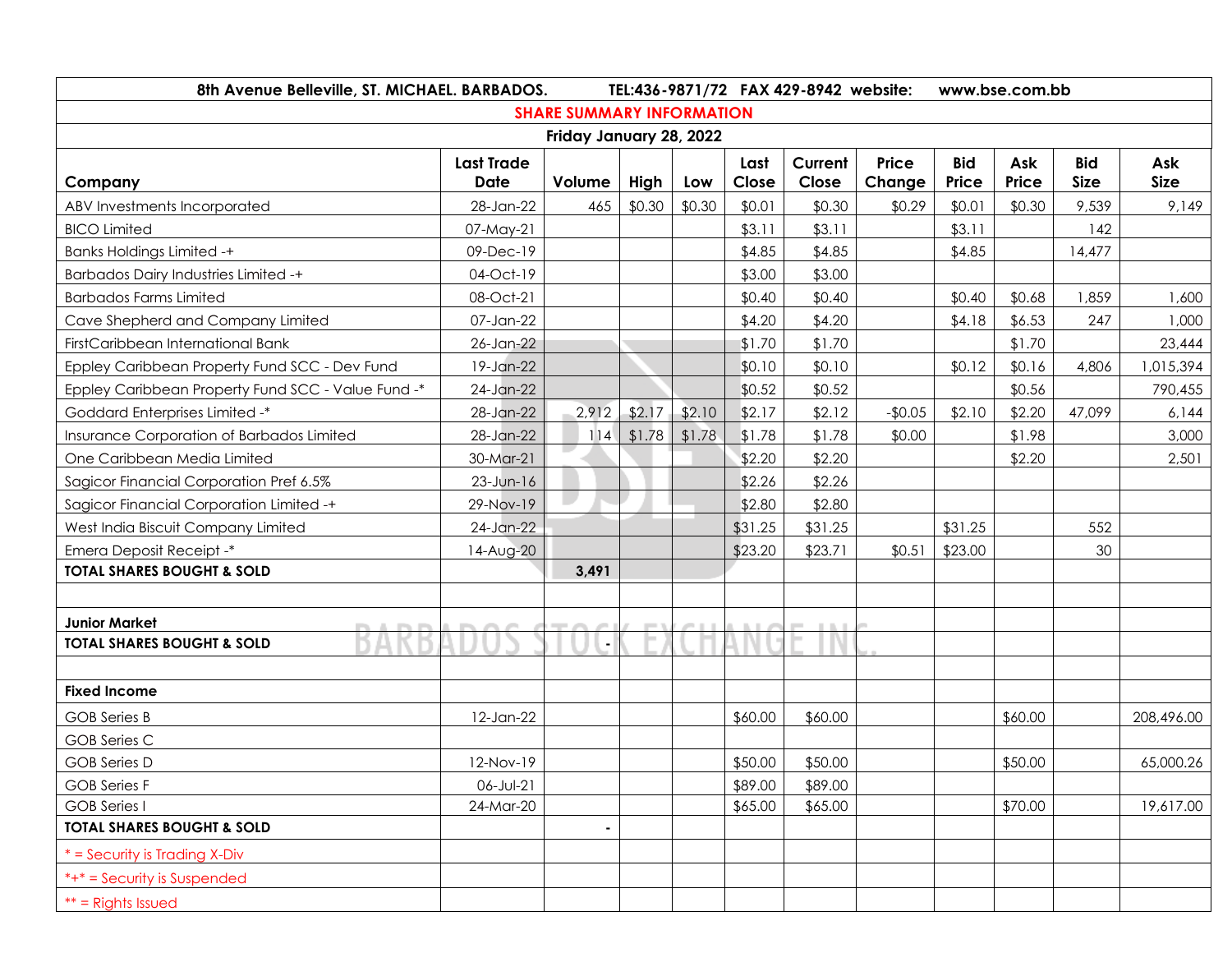| TEL:436-9871/72 FAX 429-8942 website:<br>8th Avenue Belleville, ST. MICHAEL. BARBADOS. |            |                |                | www.bse.com.bb |     |          |          |              |            |            |             |             |
|----------------------------------------------------------------------------------------|------------|----------------|----------------|----------------|-----|----------|----------|--------------|------------|------------|-------------|-------------|
| <b>INTERNATIONAL SECURITIES MARKET (ISM) - SHARE SUMMARY INFORMATION</b>               |            |                |                |                |     |          |          |              |            |            |             |             |
| Friday January 28, 2022                                                                |            |                |                |                |     |          |          |              |            |            |             |             |
|                                                                                        |            | Last Trade     |                |                |     | Last     | Current  | <b>Price</b> | <b>Bid</b> | <b>Ask</b> | <b>Bid</b>  | Ask         |
| Company                                                                                | Cur        | <b>Date</b>    | Volume         | High           | Low | Close    | Close    | Change       | Price      | Price      | <b>Size</b> | <b>Size</b> |
| Productive Business Solutions Limited - Pref 9.75%                                     | <b>JMD</b> |                |                |                |     | \$100.00 | \$100.00 |              |            |            |             |             |
| <b>Productive Business Solutions Limited</b>                                           | <b>USD</b> |                |                |                |     | \$0.55   | \$0.55   |              |            |            |             |             |
| Shri Karni Holdings Limited                                                            | <b>USD</b> |                |                |                |     | \$6.25   | \$6.25   |              |            |            |             |             |
| <b>TOTAL SHARES BOUGHT &amp; SOLD</b>                                                  |            |                |                |                |     |          |          |              |            |            |             |             |
|                                                                                        |            |                |                |                |     |          |          |              |            |            |             |             |
| <b>Fixed Income</b>                                                                    |            |                |                |                |     |          |          |              |            |            |             |             |
| <b>Golden Acquisition</b>                                                              | <b>GBP</b> | $\blacksquare$ |                |                |     |          | \$100.00 |              |            |            |             |             |
| <b>TOTAL SHARES BOUGHT &amp; SOLD</b>                                                  |            |                | $\blacksquare$ |                |     |          |          |              |            |            |             |             |



# **BARBADOS STOCK EXCHANGE INC.**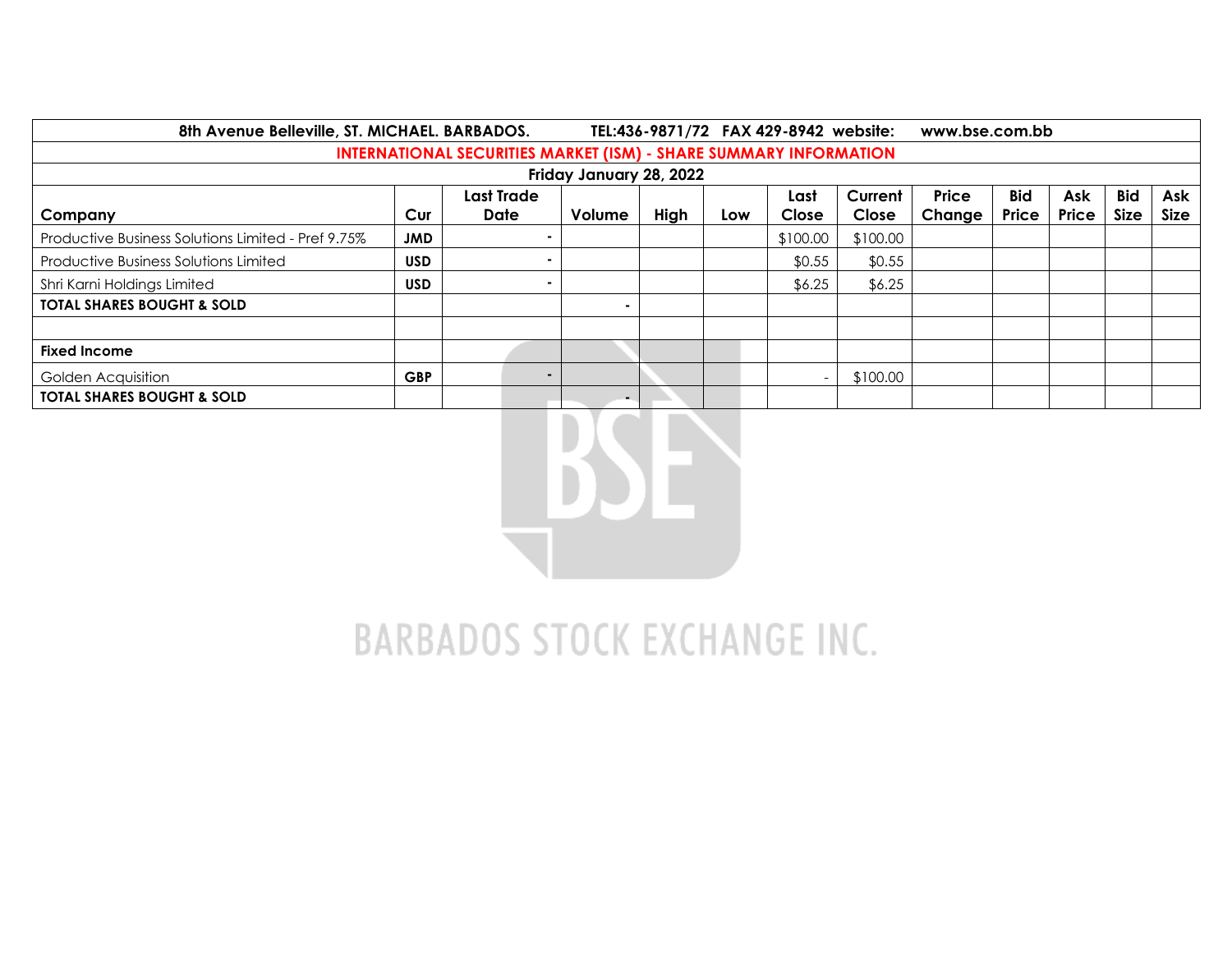### **Week in Review**

This week, the Regular Market traded a total volume of 37,961 shares. The top three securities traded were Eppley Caribbean Property Fund SCC – Value Fund with 19,089, Goddard Enterprises Limited with 15,912 and Insurance Corporation of Barbados Limited with 1,940 shares.

#### **Regular Market**

| Security                                        | Volume |
|-------------------------------------------------|--------|
| EPPLEY CARIBBEAN PROPERTY FUND SCC - VALUE FUND | 19,089 |
| <b>GODDARD ENTERPRISES LIMITED</b>              | 15,912 |
| INSURANCE CORPORATION OF BARBADOS LIMITED       | 1,940  |
| WEST INDIA BISCUIT COMPANY LIMITED              | 500    |
| ABV INVESTMENTS INCORPORATED                    | 465    |
| FIRSTCARIBBEAN INTERNATIONAL BANK               | 55     |

| <b>INDICES</b>                             |                        |                     |                |
|--------------------------------------------|------------------------|---------------------|----------------|
|                                            | <b>TODAY'S TRADING</b> | <b>LAST TRADING</b> | <b>CHANGES</b> |
|                                            | January 28, 2022       | January 20, 2022    |                |
|                                            |                        |                     |                |
| Local                                      | 2,365.01               | 2,354.33            | 0.64           |
| Cross-list                                 | 1,140.86               | 1,140.86            | ۰              |
| Composite                                  | 579.80                 | 577.26              | 0.14           |
|                                            |                        |                     |                |
|                                            |                        |                     |                |
| <b>MARKET CAPITALISATION (in millions)</b> |                        |                     |                |
|                                            | <b>TODAY'S TRADING</b> | <b>LAST TRADING</b> | <b>CHANGES</b> |
|                                            | January 28, 2022       | January 20, 2022    |                |
|                                            |                        |                     |                |
| Local                                      | 4,753.82               | 4,732.36            | 1.36           |
| Cross-list                                 | 145.67                 | 145.67              | -              |
| Composite                                  | 4,899.49               | 4,878.04            | 1.36           |